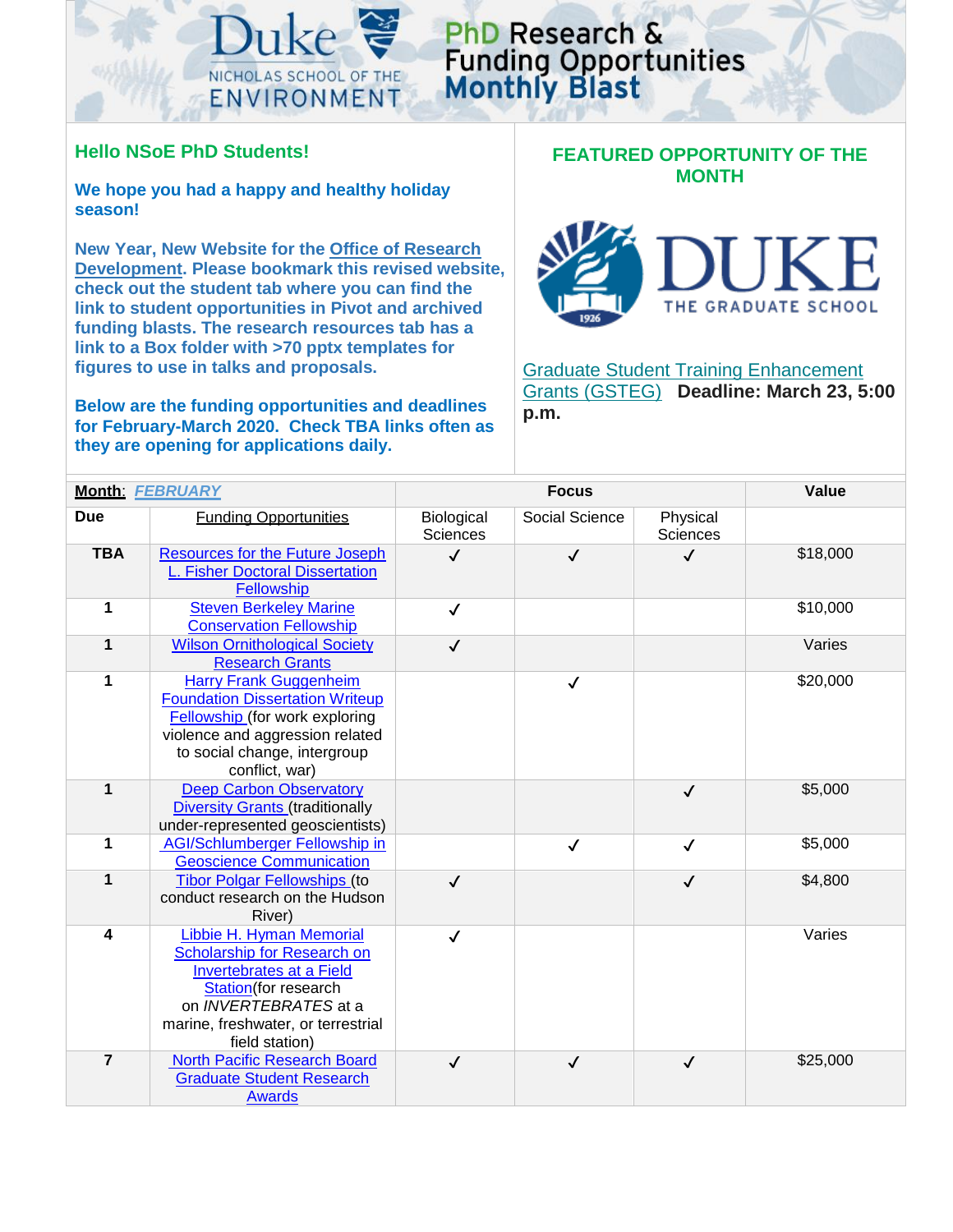| 10                  | [Internal]: Summer Foreign<br><b>Language and Area Studies</b><br><b>Fellowships</b>                                                                                                        | ✓                             |                | ✓                           | Varies        |
|---------------------|---------------------------------------------------------------------------------------------------------------------------------------------------------------------------------------------|-------------------------------|----------------|-----------------------------|---------------|
| 15                  | <b>Smithsonian Institution Short-</b><br><b>Term Fellowship Program</b>                                                                                                                     | $\checkmark$                  |                |                             | \$1,000/month |
| 15                  | <b>Fellowships in Geophysical Fluid</b><br><b>Dynamics at Woods Hole</b><br>Oceanographic Institution                                                                                       |                               |                | $\checkmark$                | \$6,928       |
| 15                  | Link Foundation/Smithsonian 12-<br>week graduate research<br>fellowships (at Smithsonian<br>Marine Station)                                                                                 | $\checkmark$                  |                |                             | \$6,500       |
| 15                  | <b>Hispanic Scholarship Fund</b>                                                                                                                                                            | $\checkmark$                  | $\checkmark$   | $\checkmark$                | Varies        |
| 16                  | <b>American Museum of Natural</b><br><b>History Theodore Roosevelt</b><br>Memorial Grants (research on N.<br>American fauna in any phase of<br>wildlife conservation or natural<br>history) | $\checkmark$                  |                |                             | Varies        |
| 16                  | [internal]: Duke Support for<br><b>Interdisciplinary Graduate</b><br><b>Network (D-SIGN) Grants</b>                                                                                         | $\checkmark$                  | $\checkmark$   | $\checkmark$                | \$20,000      |
| 16                  | [internal]: Office of the Vice<br><b>Provost for Interdisciplinary</b><br><b>Studies Graduate Student</b><br><b>Training Enhancement (GSTEG)</b><br><b>Grants</b>                           | $\checkmark$                  | $\checkmark$   | $\checkmark$                | \$5,000       |
| 17                  | [internal, international]: Duke<br><b>Center for International and</b><br><b>Global Studies Graduate Awards</b><br>for Research and Training                                                | $\checkmark$                  | $\checkmark$   | $\checkmark$                | Varies        |
| 18                  | [internal]: Duke component of<br>application process for Fulbright-<br><b>Hays Doctoral Dissertation</b><br><b>Research Abroad</b>                                                          | $\checkmark$                  | $\checkmark$   | $\checkmark$                | Varies        |
| 21                  | Dean John A. Knauss Marine<br><b>Policy Fellowship</b>                                                                                                                                      |                               | $\checkmark$   |                             | Varies        |
| 27                  | [internal, international]: Duke<br><b>Brazil Initiative Student and</b><br><b>Faculty Research Grants</b>                                                                                   | $\checkmark$                  | $\checkmark$   | $\checkmark$                | Varies        |
| 28                  | Link Foundation (PhD, ocean<br>engineering/instrumentation)                                                                                                                                 | $\checkmark$                  |                | $\checkmark$                | \$29,000      |
| 28                  | <b>Kleinhans Fellowship for</b><br><b>Community Forestry</b><br><b>Research (in Latin America)</b>                                                                                          | $\checkmark$                  |                |                             | \$20,000      |
| 28                  | <b>General Study Scholarship (for</b><br>those of Italian descent)                                                                                                                          | $\checkmark$                  | $\checkmark$   | $\checkmark$                | Varies        |
|                     |                                                                                                                                                                                             |                               |                |                             |               |
| <b>Month: MARCH</b> |                                                                                                                                                                                             | <b>Focus</b>                  |                |                             | Value         |
| <b>Due</b>          | <b>Funding Opportunities</b>                                                                                                                                                                | Biological<br><b>Sciences</b> | Social Science | Physical<br><b>Sciences</b> |               |
| <b>TBA</b>          | <b>Property and Environment</b><br><b>Research Center Lone Mountain</b><br>Fellowship                                                                                                       |                               | ✓              |                             | Varies        |
| $\mathbf{1}$        | <b>Water Environment Foundation</b><br><b>Canham Studies Scholarship</b>                                                                                                                    |                               | $\checkmark$   | $\checkmark$                | \$25,000      |
| 1                   | <b>linternationall: Alexander von</b><br><b>Humboldt International Climate</b><br><b>Protection Fellowships</b>                                                                             | $\checkmark$                  | ✓              | $\checkmark$                | Varies        |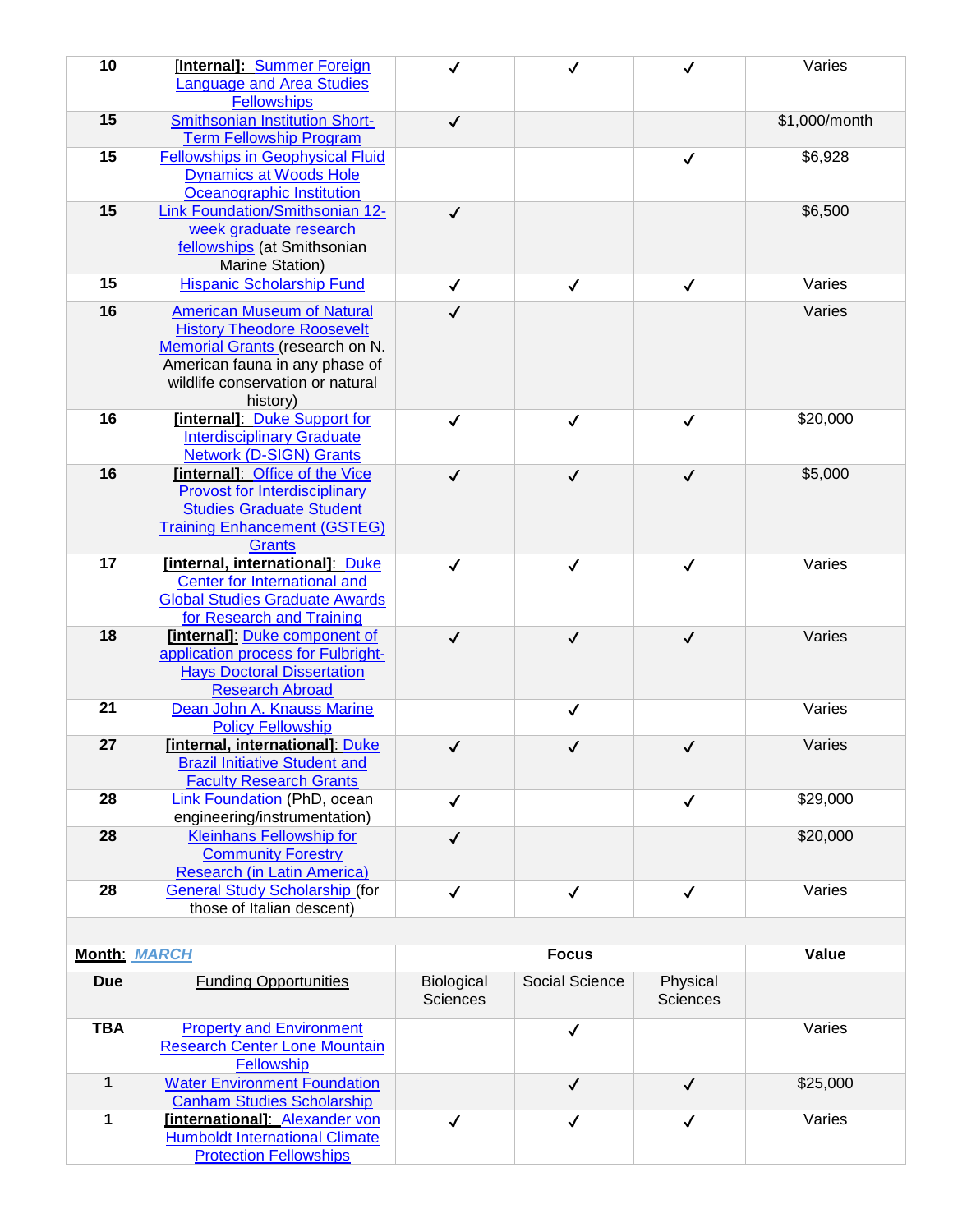| $\mathbf{1}$                | [Internal]: Human Rights<br><b>Summer Research Grants</b>           |                 | $\checkmark$   |              | \$2,000  |  |
|-----------------------------|---------------------------------------------------------------------|-----------------|----------------|--------------|----------|--|
| 1                           | <b>Advanced Computing for Earth</b>                                 |                 |                | $\checkmark$ | Varies   |  |
|                             | <b>Sciences Internship</b>                                          |                 |                |              |          |  |
| $\mathbf 1$                 | <b>WWF Russell E. Train</b>                                         | $\checkmark$    |                |              | Varies   |  |
|                             | <b>Fellowships (international</b><br>students, conservation)        |                 |                |              |          |  |
| $\overline{2}$              | [Internal]: Duke University                                         | $\checkmark$    | $\checkmark$   | $\checkmark$ | \$5,000  |  |
|                             | <b>Wetland Center Graduate</b>                                      |                 |                |              |          |  |
|                             | <b>Student Research Support</b>                                     |                 |                |              |          |  |
|                             | <b>Grants</b>                                                       |                 |                |              |          |  |
|                             |                                                                     |                 |                |              |          |  |
| $\overline{\mathbf{3}}$     | <b>NC Space Grant Graduate</b>                                      |                 |                | $\checkmark$ | \$7,000  |  |
|                             | <b>Research Fellowship Program</b>                                  |                 |                |              |          |  |
| 12                          | <b>Mark Bain Graduate</b>                                           | $\checkmark$    |                |              | \$15,000 |  |
|                             | Fellowships (for research on the<br>Hudson River)                   |                 |                |              |          |  |
| 15                          | <b>Hydro Research Foundation</b>                                    |                 |                | $\checkmark$ | \$28,000 |  |
|                             | <b>Research Awards</b>                                              |                 |                |              |          |  |
| 15                          | <b>American Museum of Natural</b>                                   | ✓               |                |              | Varies   |  |
|                             | <b>History Lerner-Gray Fund for</b>                                 |                 |                |              |          |  |
|                             | <b>Marine Research (projects</b>                                    |                 |                |              |          |  |
|                             | dealing with systematics,                                           |                 |                |              |          |  |
|                             | evolution, ecology and field-                                       |                 |                |              |          |  |
|                             | oriented behavioral studies of                                      |                 |                |              |          |  |
| 15                          | marine animals)                                                     |                 |                |              | Varies   |  |
|                             | Sigma Xi Grants in Aid of<br><b>Research</b>                        | $\checkmark$    | $\checkmark$   | $\checkmark$ |          |  |
| 18                          | <b>Fulbright-Hays Doctoral</b>                                      | $\checkmark$    | $\checkmark$   | $\checkmark$ | Varies   |  |
|                             | <b>Dissertation Research Abroad</b>                                 |                 |                |              |          |  |
| 31                          | <b>Association for Women</b>                                        |                 |                | $\checkmark$ | \$2,000  |  |
|                             | <b>Geoscientists Chrysalis</b>                                      |                 |                |              |          |  |
|                             | <b>Scholarship Fund</b>                                             |                 |                |              |          |  |
|                             |                                                                     |                 |                |              |          |  |
| <b>ROLLING APPLICATIONS</b> |                                                                     | <b>Focus</b>    |                |              | Value    |  |
|                             | <b>Fundina</b>                                                      | Biological      | Social Science | Physical     |          |  |
|                             | <b>Opportunities</b>                                                | <b>Sciences</b> |                | Sciences     |          |  |
|                             | <b>Charles Koch Dissertation</b><br><b>Grants (economic freedom</b> | ✓               | V              | ✓            | \$5,000  |  |
|                             | focus)                                                              |                 |                |              |          |  |
|                             | <b>Center for Dark Energy</b>                                       | V               |                | V            | \$5,000  |  |
|                             | <b>Biosphere Investigations</b>                                     |                 |                |              |          |  |
|                             | Desarab Fusbanga Desau                                              |                 |                |              |          |  |

| <b>Charles Koch Dissertation</b><br><b>Grants (economic freedom</b><br>focus)                                                                                 |                    |                    |                    | \$5,000            |
|---------------------------------------------------------------------------------------------------------------------------------------------------------------|--------------------|--------------------|--------------------|--------------------|
| <b>Center for Dark Energy</b><br><b>Biosphere Investigations</b><br><b>Research Exchange Program</b>                                                          | V                  |                    | ✔                  | \$5,000            |
| <b>CIMO Fellowships (for study in</b><br><b>Finland</b> )                                                                                                     |                    | V                  |                    | $\boldsymbol{\nu}$ |
| David Towle Fellowships at the<br><b>Mount Desert Island Biological</b><br>Laboratory (pref. for students<br>interested in physiology of<br>marine organisms) | ✔                  |                    |                    | Varies             |
| <b>Duke Environmental Economics</b><br>Doctoral Scholars (DEEDS)<br>funding: contact Brian Murray<br>(brian.murray@duke.edu)                                  |                    | $\boldsymbol{\nu}$ |                    | Varies             |
| <b>Global Innovation Fund</b>                                                                                                                                 | $\boldsymbol{\nu}$ | $\boldsymbol{\nu}$ | ✓                  | Varies             |
| Internal: Kenan Institute for<br><b>Ethics Campus Grants</b>                                                                                                  | V                  | ✓                  | $\boldsymbol{\nu}$ | \$500              |
| <b>Los Alamos National Laboratory</b><br><b>Graduate Research Assistant</b><br><b>Program</b>                                                                 |                    |                    | ✓                  | Varies             |